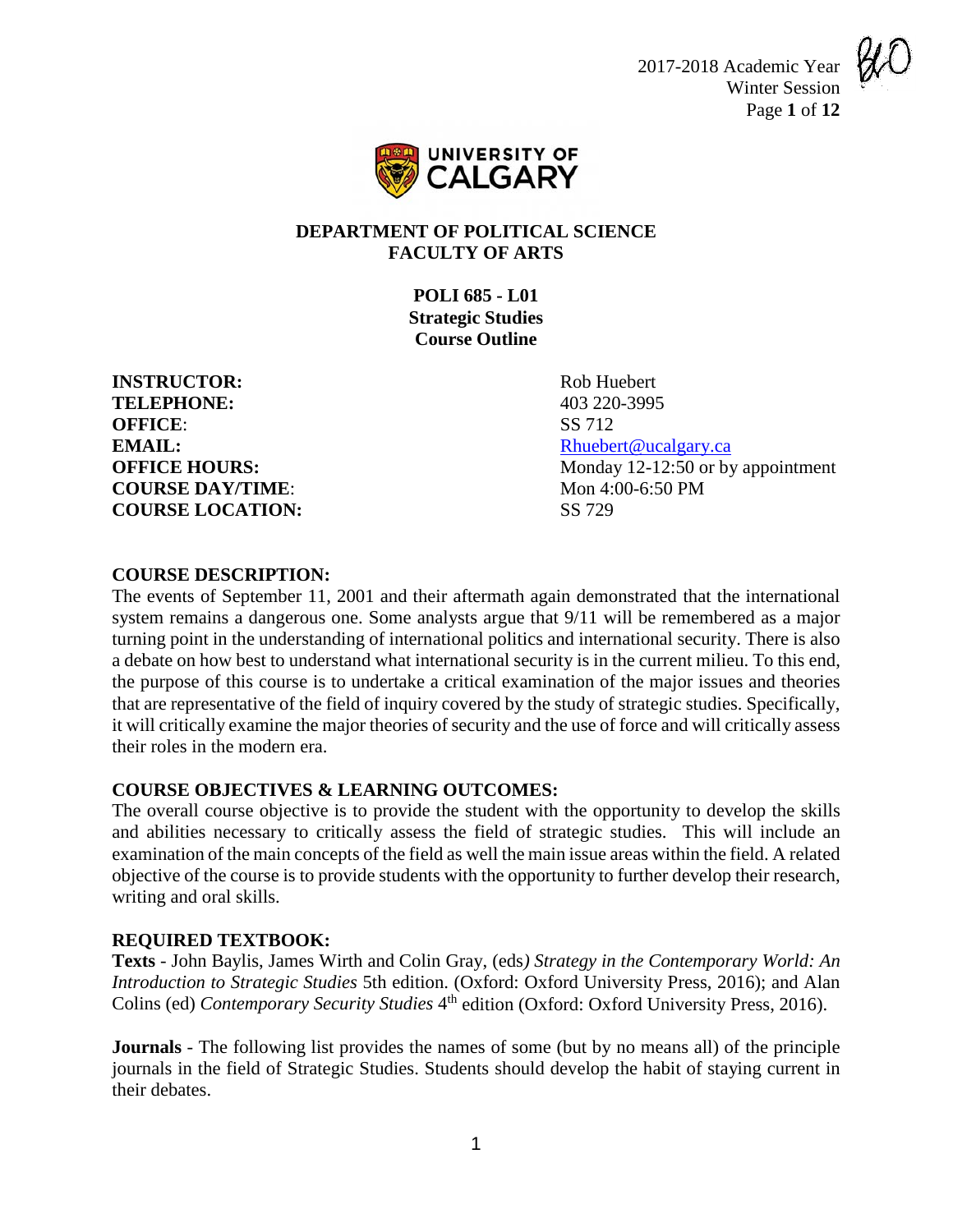*Canadian Military Journal, Foreign Affairs, Foreign Policy, International Affairs, International Journal, International Organization, International Security, International Studies Quarterly, Jane's, Journal of Conflict Resolution, Journal of Military and Strategic Studies, Journal of Peace Research, Strategic Review, Survival* and *World Politics*

| <b>Newspapers and New Agencies -</b>       |                                              |
|--------------------------------------------|----------------------------------------------|
| Al Jazeera                                 | http://english.aljazeera.net/HomePage        |
| <b>BBC World Service</b>                   | https://www.bbc.co.uk/worldservice/index.htm |
| Carnegie Endowment for International Peace | https://www.ceip.org/                        |
| <b>CNN</b>                                 | https://www.cnn.com                          |
| Department of Defense                      | https://www.defenselink.mil/                 |
| <b>Interfax News Agency</b>                | http://www.interfax.com/news.asp             |
| Itar-Tass News Agency                      | http://tass.com/                             |
| <b>National Public Radio</b>               | https://www.npr.org                          |
| The American Enterprise Institute          | https://www.aei.org                          |
| The Brookings Institution                  | https://www.brookings.org                    |
| The Economist                              | https://www.economist.com                    |
| <b>The Financial Times</b>                 | https://www.ft.com                           |
| The Guardian                               | <u>https://www.guardian.co.uk</u>            |
| The Moscow Times                           | https://themoscowtimes.com/                  |
| The New York Times                         | https://www.nytimes.com                      |
| The Times of India                         | https://www.timesofindia.com                 |
| The United Nations                         | https://www.un.org                           |
| The Washington Post                        | https://www.washingtonpost.com               |
| The White House                            | https://www.whitehouse.gov/                  |
| US Central Intelligence Agency             | https://www.cia.gov/index.html               |
| US Department of State                     | https://www.state.gov                        |

**Library Search Engines** - One of the most important electronic aids to research offered by the library can be found on their Research Databases. This page lists numerous databases that include several that focus on international relations and strategic studies. [\[http://libguides.ucalgary.ca/sb.php?subject\\_id=52647\]](http://libguides.ucalgary.ca/sb.php?subject_id=52647); [\[http://libguides.ucalgary.ca/sb.php?subject\\_id=52657\]](http://libguides.ucalgary.ca/sb.php?subject_id=52657)

| сосмые сови овевчи тексино дво рос ратно. |             |                  |
|-------------------------------------------|-------------|------------------|
| <b>ASSIGNMENT</b>                         | <b>MARK</b> | <b>DUE DATES</b> |
| <b>Research Proposal</b>                  | 20%         | Feb 5            |
| <b>Research Paper</b>                     | 50%         | April 9          |
| <b>Paper Presentation</b>                 | 10%         | <b>TBD</b>       |
| <b>Class Participation</b>                | 20%         | Term             |
| Total                                     | 100%        |                  |

## **COURSE COMPONENT WEIGHTS AND DUE DATES:**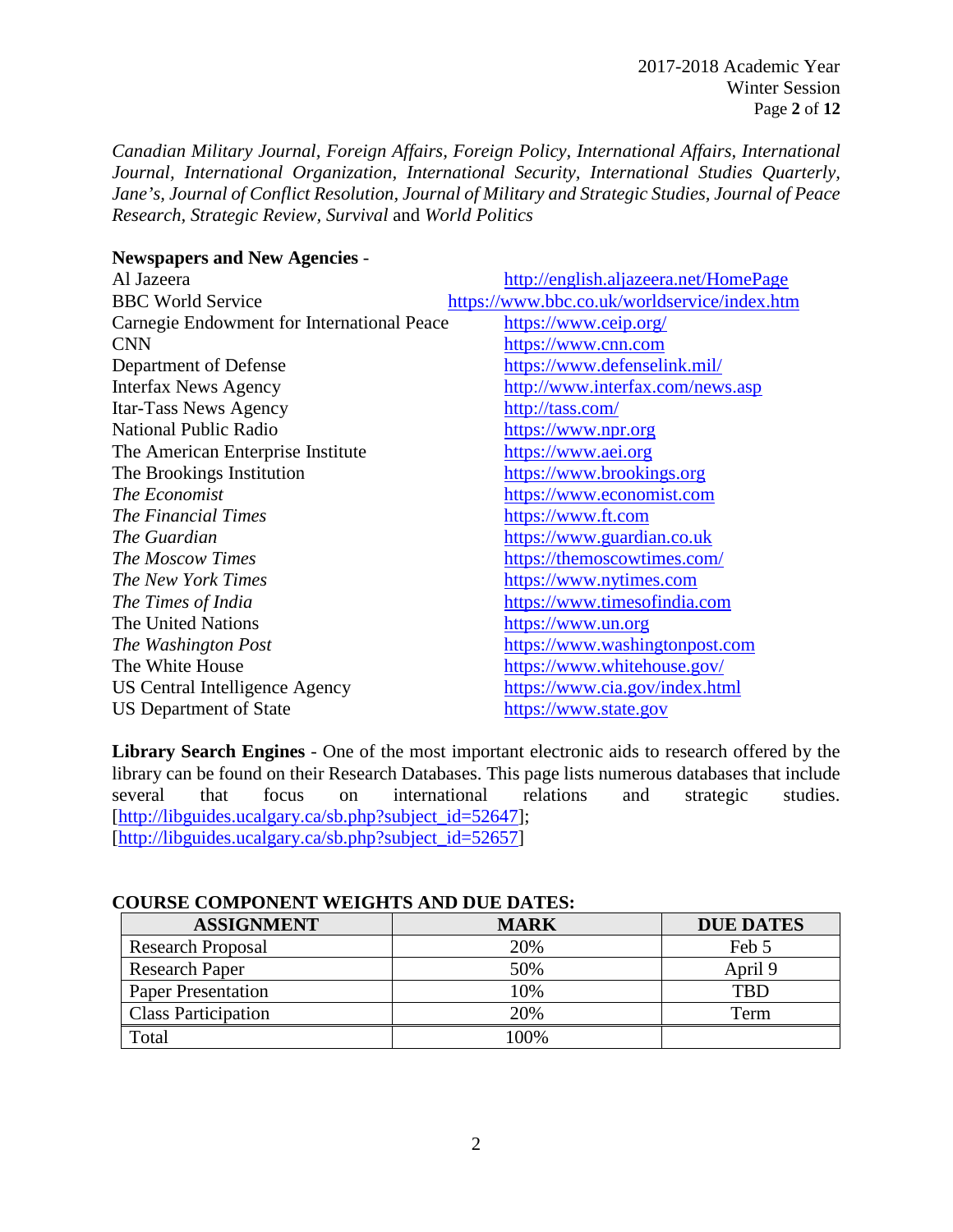#### **PAPER PROPOSAL:**

**A paper proposal must be submitted in class on February 5 at the beginning of class.** The proposal (3-5 pages) must include a clear identification of the question to be addressed in the paper, the methodology to be utilized, and a preliminary list of sources. The overall evaluation will consider both the content and writing of the assignment.

#### **RESEARCH PAPER:**

Students will be required to write one major research essay on a subject of their own choosing and is **due at the beginning of class on April 9 to be submitted in class**. This paper (30 or more pages) is to provide an analytical study of an aspect of strategic studies. The overall evaluation will consider both the content and writing of the assignment.

### **PAPER PRESENTATION:**

Towards the end of term students will also be required to present to the class their findings for their major research paper. A class discussion on the presentation will then follow. To facilitate discussion, a student must submit to the class a summary of the paper outlining their research findings (2-3 pages) **one week** before their presentation.

## **CLASS PARTICIPATION:**

Students are required to **attend all classes and participate in an informed and prepared manner in all class discussions**. **The reading assignments cited in the reading list must be completed for each class**, and it is expected that students will follow the coverage of news stories that relate to the various topic areas.

#### **WRITING STATEMENT:**

Written assignments are required in this course and the quality of writing skills, including but not limited to such elements as grammar, punctuation, sentence structure, clarity, citation, and organization, will be taken into account in the determination of grades. Students are encouraged to make use of the services offered through Writing Support Services in the Student Success Centre (3rd floor of the Taylor Family Digital Library) or at [http://www.ucalgary.ca/ssc/writing-support.](http://www.ucalgary.ca/ssc/writing-support)

## **GRADE SCALE**

| $A+= 90-100$ | $B+ = 75-78$    | $C+= 65-68$ | $D+ = 55-58$ |
|--------------|-----------------|-------------|--------------|
| $A = 80-89$  | $B = 70-74$     | $C = 60-64$ | $= 50 - 54$  |
| $A - 79$     | $B - \equiv 69$ | $C - 59$    | $= 0 - 49$   |

**COURSE SCHEDULE & TOPICS**: The schedule is tentative and may change as the need arises.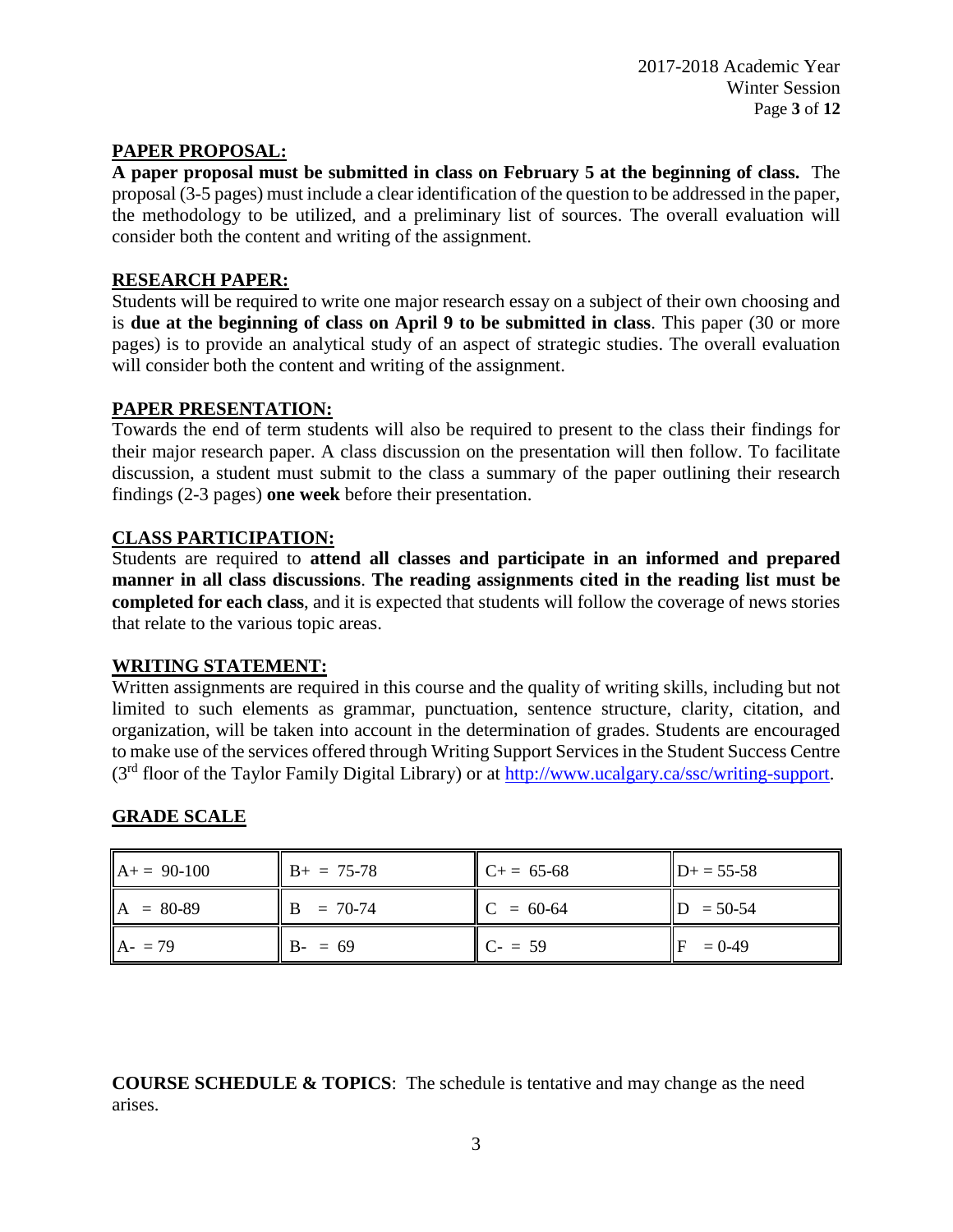| <b>DATE</b>   | <b>TOPIC</b>                                                                                                                                                                           |
|---------------|----------------------------------------------------------------------------------------------------------------------------------------------------------------------------------------|
| Jan 8         | <b>INTRODUCTION</b>                                                                                                                                                                    |
| <b>Jan 15</b> | STRATEGIC STUDIES THEORY: UNDERSTANDING THE FIELD<br><b>THE</b>                                                                                                                        |
|               | <b>TRADITIONALIST (REALISTS)</b>                                                                                                                                                       |
|               | <b>Required Readings:</b>                                                                                                                                                              |
|               |                                                                                                                                                                                        |
|               | Richard Betts, "Should Strategic Studies Survive?" World Politics 50 (October 1997):7-33<br>(http://muse.jhu.edu.ezproxy.lib.ucalgary.ca/journals/world_politics/v050/50.1betts.html). |
|               |                                                                                                                                                                                        |
|               | Constantinos Koliopoulos, "Historical Approaches to Security/Strategic Studies," The                                                                                                   |
|               | International Studies Encyclopedia. Denemark, Robert A. (Ed) Blackwell Publishing, 2010.                                                                                               |
|               | [http://www.isacompendium.com.ezproxy.lib.ucalgary.ca/subscriber/tocnode.html?id=g9781                                                                                                 |
|               | 444336597 chunk g978144433659710 ss1-4]. (can also be found at International Studies                                                                                                   |
|               | Online @ http://library.ucalgary.ca/rdd-subject?s=84)                                                                                                                                  |
|               |                                                                                                                                                                                        |
|               | Steven Miller, "The Hegemonic Illusion? Traditional Strategic Studies in Context," Security<br>2010)<br>vol.<br>no.6<br>(December<br>41.                                               |
|               | Dialogue<br>[http://sdi.sagepub.com.ezproxy.lib.ucalgary.ca/content/41/6/639.full.pdf+html].                                                                                           |
|               |                                                                                                                                                                                        |
|               | Harvey Sapolsky, "Security Studies and Security Policy: An American Perspective," The                                                                                                  |
|               | International Studies Encyclopedia. Denemark, Robert A. (Ed) Blackwell Publishing, 2010.                                                                                               |
|               | [http://www.isacompendium.com.ezproxy.lib.ucalgary.ca/subscriber/tocnode.html?id=g9781                                                                                                 |
|               | 444336597_chunk_g978144433659718_ss1-4]                                                                                                                                                |
|               | (can be found at International Studies Online @ http://library.ucalgary.ca/rdd-subject?s=84)                                                                                           |
|               |                                                                                                                                                                                        |
|               | Stephen Walt "The Renaissance of Security Studies," International Studies Quarterly 35<br>(1991):211-239 (http://www.jstor.org.ezproxy.lib.ucalgary.ca/stable/2600471).                |
|               |                                                                                                                                                                                        |
|               | John Baylis and James Wirtz, Strategy in the Contemporary World: Strategy after 9/11," 1-                                                                                              |
|               | 16; Beatrice Heuser, "The History and Practice of Strategy from Antiquity to Napoleon," 17-                                                                                            |
|               | 32; James Wirtz, "A New Agenda for Security and Strategy?" 357-336; Colin Gray and                                                                                                     |
|               | Jeannie Johnson, "The Practise of Strategy," 356-373; Lawrence Freedman, "Does Strategic                                                                                               |
|               | Studies have a Future?" 374-390 in John Baylis, James Wirtz and Colin Grayes, (eds) Strategy                                                                                           |
|               | in the Contemporary World, 5 <sup>th</sup> ed. (Oxford: Oxford University Press, 2016): (Text).                                                                                        |
|               | Michael Sheehan, "Military Security," 185-199, in Alan Colins (ed.) Contemporary Security                                                                                              |
|               | Studies 4 <sup>th</sup> edition (Oxford: Oxford University Press, 2016) (Text).                                                                                                        |
|               |                                                                                                                                                                                        |
|               | <b>Suggested Readings:</b>                                                                                                                                                             |
|               | Charles Glaser, "Realism," 13-29; Patrick Morgan, "Liberalism," 30-43; Eric Herring,                                                                                                   |
|               | "Historical Materialism," 44-57; Christine Agius, "Social Constructivism," 70-86, in                                                                                                   |
|               | Contemporary Security Studies (Text).                                                                                                                                                  |
|               |                                                                                                                                                                                        |
| Jan 22        | SECURITY STUDIES THEORY: REBUTTAL TO THE TRADITIONALISTS                                                                                                                               |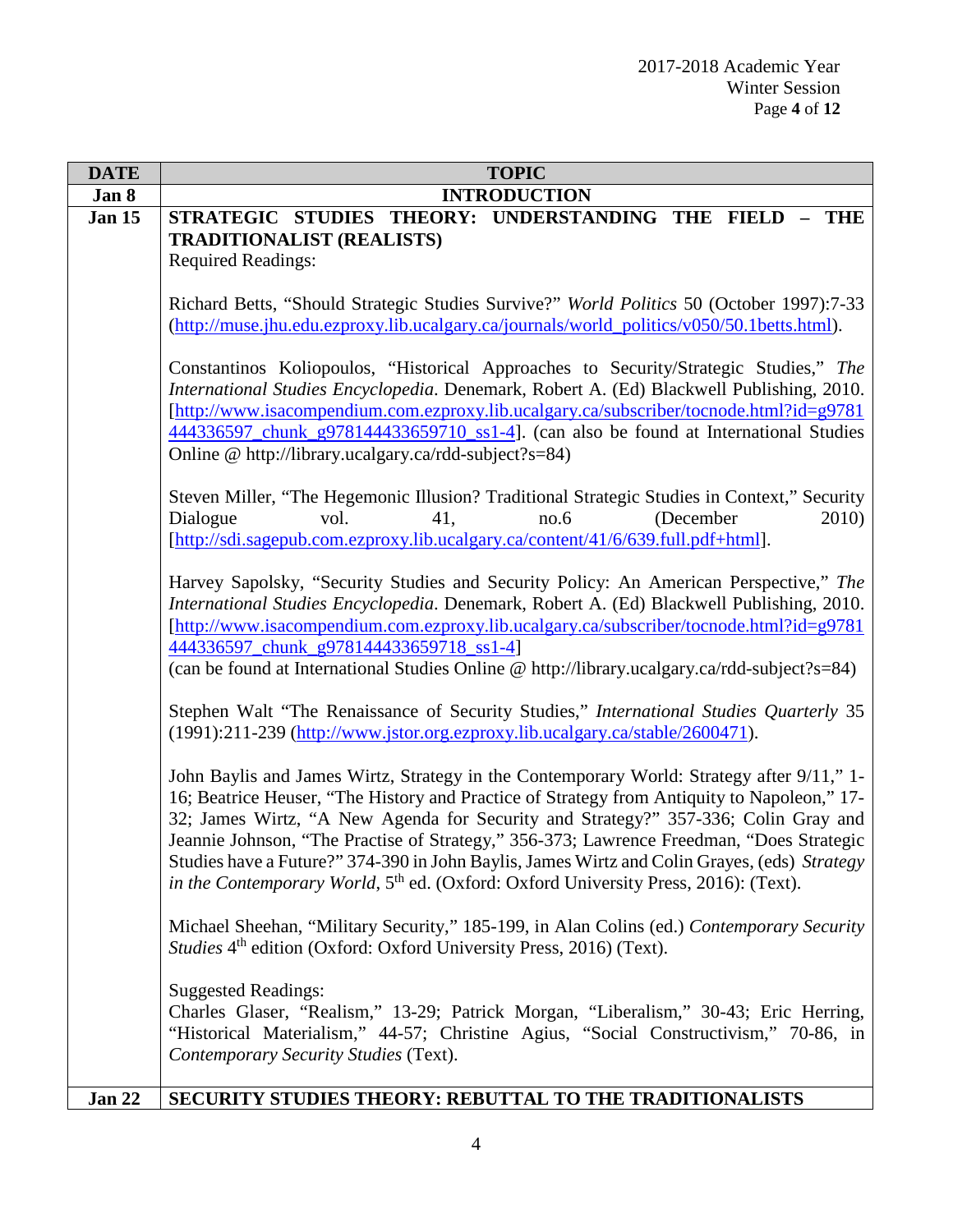|               | <b>Required Readings:</b>                                                                                                                                                                |
|---------------|------------------------------------------------------------------------------------------------------------------------------------------------------------------------------------------|
|               | Edward Kolodziej, "Renaissance in Security Studies? Caveat Lector," International Studies<br>Quarterly 36 (1992) (http://www.jstor.org/stable/2600733).                                  |
|               |                                                                                                                                                                                          |
|               | Keith Krause and Michael Williams, "Broadening the Agenda of Security Studies: Politics                                                                                                  |
|               | <i>International</i><br>Methods,"<br>Mershon<br>40<br>(1996).<br>and<br><i>Studies</i><br>Review<br>(http://www.jstor.org.ezproxy.lib.ucalgary.ca/stable/222776).                        |
|               |                                                                                                                                                                                          |
|               | Ole Waever, "Politics, security, theory," Security Dialogue vol. 42, no. 4-5 (August-October                                                                                             |
|               | 2011). [http://sdi.sagepub.com.ezproxy.lib.ucalgary.ca/content/42/4-5/465.full.pdf+html].                                                                                                |
|               | Columba Peoples, "Strategic Studies and its Critics," 319-336 in Strategy in the Contemporary                                                                                            |
|               | World (Text).                                                                                                                                                                            |
|               | Alan Collins, "Introduction: What is Security Studies," 1-12; Paul Rogers, "Peace Studies,"                                                                                              |
|               | 58-69; David Mutimer, "Critical Security Studies: A Schismatic History," 87-107; J. Marshall                                                                                             |
|               | Beier, "Critical Interventions: Subjects, Objects, and Security," 108-121; Mark Laffey and                                                                                               |
|               | Suthaharan Nadarajah, "Post-colonialism," 122-138; Ralf Emmers, "Securitization," 168-182;<br>Ole Waever and Barry Buzan, "After the Return to Theory: The Past, Present, and the Future |
|               | of Security Studies," 417-435, in Contemporary Security Studies (Text).                                                                                                                  |
| <b>Jan 29</b> | HUMAN, ENVIRONMENTAL AND GENDER SECURITY: PROTECTING                                                                                                                                     |
|               | <b>OURSELVES FROM OURSELVES</b>                                                                                                                                                          |
|               | <b>Required Readings:</b>                                                                                                                                                                |
|               | International Commission on Intervention and State Sovereignty The Responsibility to                                                                                                     |
|               | Protect, (Ottawa: International Development Research Centre, December 2001). [go to                                                                                                      |
|               | http://responsibilitytoprotect.org/ICISS%20Report.pdf].                                                                                                                                  |
|               | Sheena Greitens and Theo Farrell, "Humanitarian Intervention and Peace Operations," 265-                                                                                                 |
|               | 281 in Strategy in the Contemporary World (Text).                                                                                                                                        |
|               | Randolph Persaud, "Human Security," 139-153; Caroline Kennedy and Sophia Dingli,                                                                                                         |
|               | "Gender and Security," 154-167; Paul Roe, "Societal Security," 215-228; Jan Barnett,                                                                                                     |
|               | "Environmental Security," 229-246; Gary Shiffman, "Economic Security," 247-261; Nana                                                                                                     |
|               | Paku and Jacqueline Therkelsen, "Globalization, Development, and Security," 262-276; Alex                                                                                                |
|               | Bellamy, "Humanitarian Intervention," 327-342; Sam Raphael and Doug Stokes, "Energy                                                                                                      |
|               | Security," 343-355; Stefan Elbe, "Health and Security," 370-383; Jeanne Giraldo and Harold                                                                                               |
|               | Trinkuas, "Transnational Crime," 384-399, Contemporary Security Studies (Text).                                                                                                          |
| Feb 5         | <b>STRATEGIC STUDIES THEORY: THE CLASSICS</b><br><b>Required Readings:</b>                                                                                                               |
|               | Carl von Clausewitz, On War, (Princeton: Princeton University Press, 1976): 1-224; 641-714                                                                                               |
|               | (skim 225-640). (reserve).                                                                                                                                                               |
|               |                                                                                                                                                                                          |
|               | Thucydides, Martin Hammond and P.J. Rhodes, The Peloponnesian War, (Oxford: Oxford<br>University Press, 2009).                                                                           |
|               | [https://ebookcentral-proquest-com.ezproxy.lib.ucalgary.ca/lib/ucalgary-                                                                                                                 |
|               |                                                                                                                                                                                          |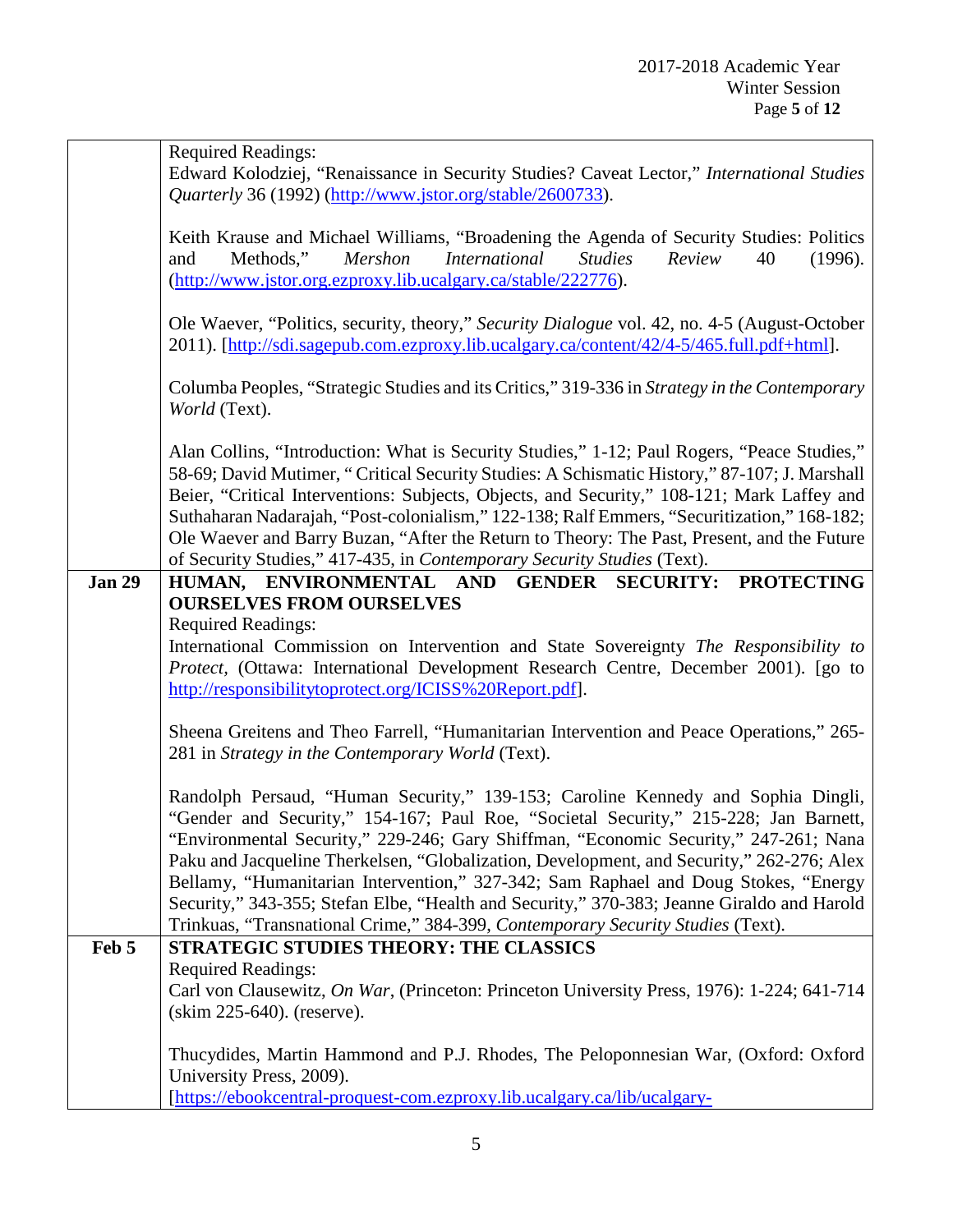|               | ebooks/reader.action?docID=472103&ppg=79]                                                                                        |
|---------------|----------------------------------------------------------------------------------------------------------------------------------|
|               | Zi, Sun. Art of War: Sun Zi's Military Methods translated by Victor Mair. New York, NY,                                          |
|               | USA: Columbia University Press, 2009,                                                                                            |
|               | [http://site.ebrary.com.ezproxy.lib.ucalgary.ca/lib/ucalgary/detail.action?docID=10397434].                                      |
|               | Thomas Mahnken, "Strategic Theory," 52-66 in Strategy in the Contemporary World (Text).                                          |
| Feb 12        | <b>USE OF FORCE: NUCLEAR WEAPONS*</b>                                                                                            |
|               | <b>Required Readings:</b><br>Brodie, Strategy in the Missile Age,<br>Bernard<br>(Rand Corp,<br>2007).                            |
|               | $(g_0)$<br>to<br>http://www.rand.org/pubs/commercial_books/CB137-1.html; and you can also find them on<br>reserve).              |
|               |                                                                                                                                  |
|               | John Mueller, "Nuclear Weapons" Foreign Policy 177 (Jan/Feb 2010): 38-40,42,44.<br>[http://www.jstor.org/stable/20684974].       |
|               |                                                                                                                                  |
|               | Bradley A. Thayer and Thomas M. Skypek, "Reaffirming the utility of nuclear weapons,"<br>Parameters vol 42 (Winter-Spring 2013). |
|               | $[\underline{\text{http://go.galegroup.com/ps/i.do?id=GALE%7CA335069995&v=2.1&u=ucalgary⁢=r&p=0.5cm}$                            |
|               | AONE&sw=w&asid=5eeabaa4180a12e7567508fd8e77fed7].                                                                                |
|               |                                                                                                                                  |
|               | C. Dale Walton, "The Second Nuclear Age: Nuclear Weapons in the Twenty-first Century,"                                           |
|               | 195-211; John Baylis, "The Control of Weapons of Mass Destruction," 211-229 in Strategy<br>in the Contemporary World (Text).     |
|               |                                                                                                                                  |
|               | James Wirtz, "Weapons of Mass Destruction," 294-310, in Contemporary Security Studies<br>(Text).                                 |
| <b>Feb 19</b> | <b>READING WEEK - NO CLASSES</b>                                                                                                 |
| <b>Feb 26</b> | USE OF FORCE: INTERNATIONAL TERRORISM                                                                                            |
|               | <b>Required Readings:</b>                                                                                                        |
|               | Bruce Hoffman, <i>Inside Terrorism</i> revised and expanded edition (NY: Columbia University                                     |
|               | 2006.<br>and (electronic<br>(reserve)<br>U<br>Calgary<br>library<br>Press,<br>copy<br>of<br>in                                   |
|               | http://site.ebrary.com.ezproxy.lib.ucalgary.ca/lib/ucalgary/docDetail.action?docID=1044426                                       |
|               | <u>1</u> ).                                                                                                                      |
|               | James Kiras, "Irregular Warfare: Terrorism and Insurgency," 175-194 in Strategy in the                                           |
|               | Contemporary World (Text).                                                                                                       |
|               |                                                                                                                                  |
| March 5       | Brenda Lutz and James Lutz, "Terrorism," 311-326, in Contemporary Security Studies (Text).<br><b>FIGHTING WARS</b>               |
|               |                                                                                                                                  |
|               | Michael Sheehan, "The Evolution of Modern Warfare," 33-51; John Garnett and John Baylis,                                         |
|               | <b>Required Readings:</b><br>"The Causes of War and the Conditions of Peace," 67-84; Daniel Moran; Eliot Cohen,                  |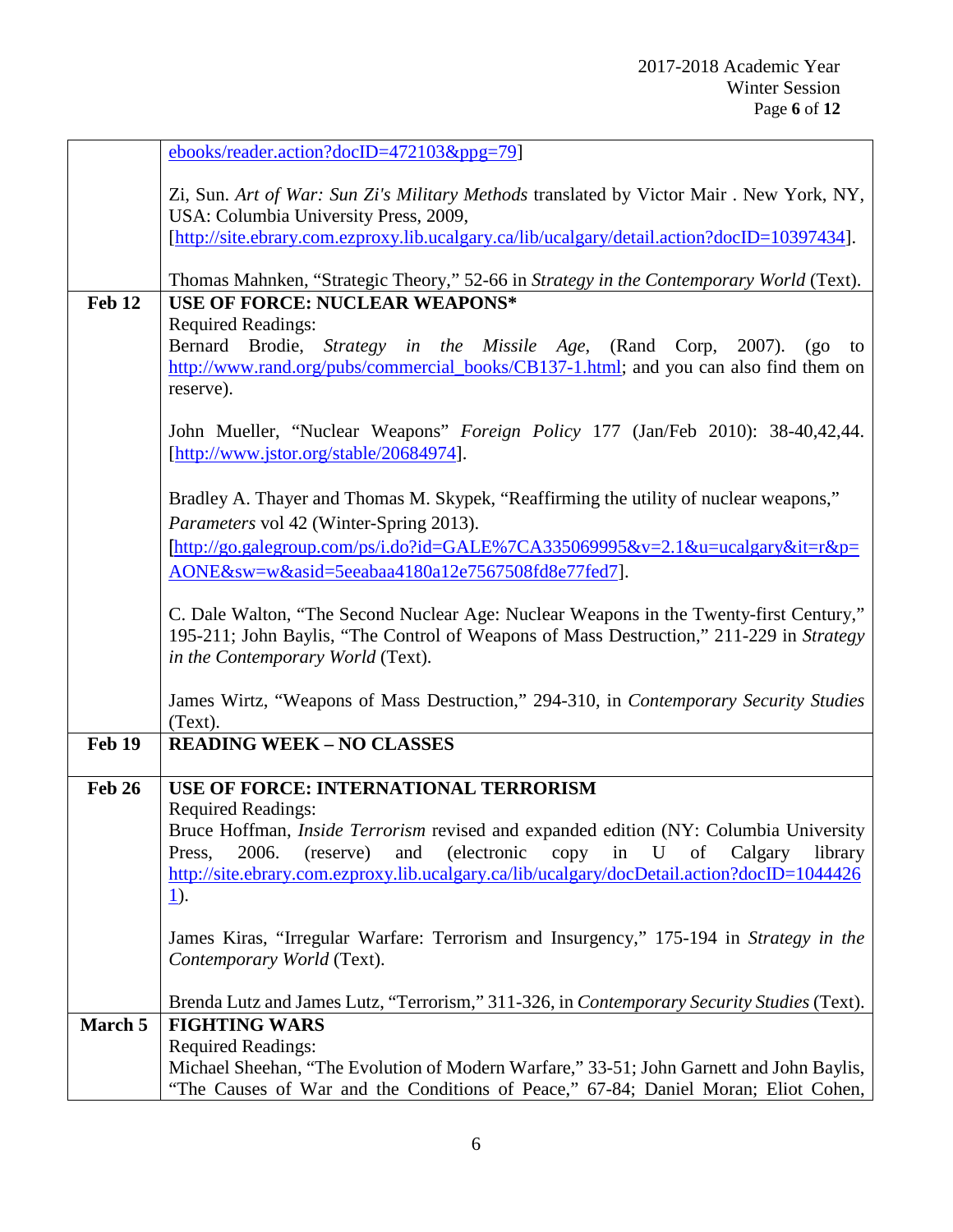|              | "Technology and Warfare," 121-136; Roger George, "Intelligence and Strategy," 137-156;                                                                                                                                                                                                                                                                                       |
|--------------|------------------------------------------------------------------------------------------------------------------------------------------------------------------------------------------------------------------------------------------------------------------------------------------------------------------------------------------------------------------------------|
|              | John Ferris, "Conventional Power and Contemporary Warfare," 230-246; Stephen Biddle,                                                                                                                                                                                                                                                                                         |
|              | "Theory and Practise of Continental Warfare,"247-264; John Sheldon, "The Rise of                                                                                                                                                                                                                                                                                             |
|              | Cyberpower," 282-298; Stefanie Ortmann and Nick Whittaker, "Geopolitics and Grand                                                                                                                                                                                                                                                                                            |
|              | Strategy," 299-318 in Strategy in the Contemporary World (Text).                                                                                                                                                                                                                                                                                                             |
|              |                                                                                                                                                                                                                                                                                                                                                                              |
|              | Peter Jacobsen, Coercive Diplomacy: Countering War-Threatening Crises and Armed                                                                                                                                                                                                                                                                                              |
|              | Conflicts," 279-293; Myriam Cavelty, :Cyber-Security," in Contemporary Security Studies                                                                                                                                                                                                                                                                                      |
|              | (Text).                                                                                                                                                                                                                                                                                                                                                                      |
| <b>March</b> | <b>TBA</b>                                                                                                                                                                                                                                                                                                                                                                   |
| 12           |                                                                                                                                                                                                                                                                                                                                                                              |
| <b>March</b> | <b>PRESENTATIONS</b>                                                                                                                                                                                                                                                                                                                                                         |
| 19           |                                                                                                                                                                                                                                                                                                                                                                              |
|              |                                                                                                                                                                                                                                                                                                                                                                              |
|              | $3)$ and $\overline{\phantom{a}3)$ and $\overline{\phantom{a}3)$ and $\overline{\phantom{a}3)$ and $\overline{\phantom{a}3)$ and $\overline{\phantom{a}3)$ and $\overline{\phantom{a}3)$ and $\overline{\phantom{a}3)$ and $\overline{\phantom{a}3)$ and $\overline{\phantom{a}3)$ and $\overline{\phantom{a}3)$ and $\overline{\phantom{a}3)$ and $\overline{\phantom{a}3)$ |
|              | $\overline{4}$                                                                                                                                                                                                                                                                                                                                                               |
|              |                                                                                                                                                                                                                                                                                                                                                                              |
| <b>March</b> | <b>PRESENTATIONS</b>                                                                                                                                                                                                                                                                                                                                                         |
| 26           |                                                                                                                                                                                                                                                                                                                                                                              |
|              |                                                                                                                                                                                                                                                                                                                                                                              |
|              |                                                                                                                                                                                                                                                                                                                                                                              |
|              | $\overline{4}$                                                                                                                                                                                                                                                                                                                                                               |
|              |                                                                                                                                                                                                                                                                                                                                                                              |
| April 2      | <b>PRESENTATIONS</b>                                                                                                                                                                                                                                                                                                                                                         |
|              | 1)                                                                                                                                                                                                                                                                                                                                                                           |
|              |                                                                                                                                                                                                                                                                                                                                                                              |
|              | $\bullet$                                                                                                                                                                                                                                                                                                                                                                    |
|              | 4)                                                                                                                                                                                                                                                                                                                                                                           |
|              |                                                                                                                                                                                                                                                                                                                                                                              |
| April 9      | <b>APPLICATION OF REALIST THEORY OF CONFLICT- SIMULATION</b>                                                                                                                                                                                                                                                                                                                 |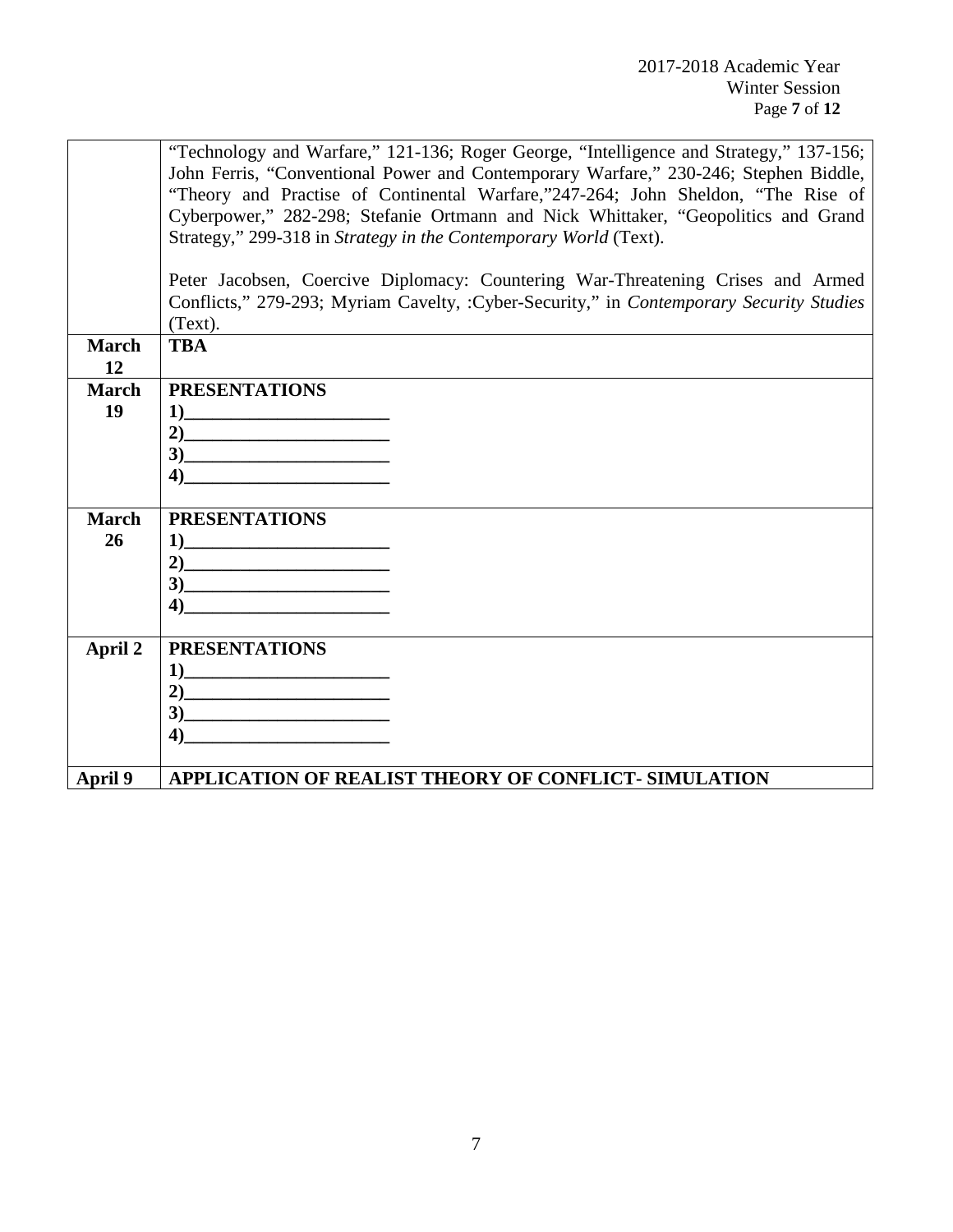# **ASSIGNMENTS:**

| <b>Date Due:</b>     | <b>PROPOSAL:</b>                                                                                                                                                                                                                                                                                                                                                                                                     |
|----------------------|----------------------------------------------------------------------------------------------------------------------------------------------------------------------------------------------------------------------------------------------------------------------------------------------------------------------------------------------------------------------------------------------------------------------|
| Feb.5 Value:         | You are to design and submit a proposal of the paper that you must write.                                                                                                                                                                                                                                                                                                                                            |
| 20%                  | This proposal must fulfil all of the following requirements:                                                                                                                                                                                                                                                                                                                                                         |
| <b>Late Penalty:</b> |                                                                                                                                                                                                                                                                                                                                                                                                                      |
| .5 out of 20         | 1) Clearly explain the objective of your paper. What are you attempting to                                                                                                                                                                                                                                                                                                                                           |
| mark per day         | accomplish? What is the central <i>research question</i> of the paper? You must                                                                                                                                                                                                                                                                                                                                      |
| late                 | express this as a question and <i>not</i> a thesis statement to be tested.                                                                                                                                                                                                                                                                                                                                           |
|                      |                                                                                                                                                                                                                                                                                                                                                                                                                      |
|                      | 2) Explain how you plan to accomplish this goal. What are the major factors<br>that you plan to investigate? What issues will you address? What<br>methodology will you employ? You may wish to provide a preliminary<br>outline of the paper.                                                                                                                                                                       |
|                      | 3) Prepare a preliminary bibliography containing at least 20 journal articles<br>and/or books of acceptable academic quality. If you are uncertain whether a<br>source is acceptable please see the instructor. As a function of presenting a<br>bibliography, you must include the proper bibliographic citation. Any<br>accepted academic style is acceptable as long as it is used correctly and<br>consistently. |
|                      | Length: It is expected that these proposals will be approximately 3-5 typed<br>pages. However, students should not feel confined by the suggestive length.<br>They may be longer, as long as the three main objectives are fulfilled.                                                                                                                                                                                |
|                      | Topics: Students are to pick a topic that is both relevant to the general                                                                                                                                                                                                                                                                                                                                            |
|                      | parameters of the course and serves their own research agenda. All students                                                                                                                                                                                                                                                                                                                                          |
|                      | must receive approval for their topic selection with the instructor before                                                                                                                                                                                                                                                                                                                                           |
|                      | submitting their proposal.                                                                                                                                                                                                                                                                                                                                                                                           |

| <b>Due Date:</b>       | <b>RESEARCH PAPER:</b>                                                          |
|------------------------|---------------------------------------------------------------------------------|
| April 9 Value:         | Students will be required to write one major research essay on a subject of     |
| 50%                    | their own choosing and is <b>due at the beginning of class on April 9 to be</b> |
| <b>Late Penalty: 1</b> | submitted in class. This paper (30 or more pages) is to provide an analytical   |
| mark out of 50         | study of an aspect of strategic studies.                                        |
| per day late           |                                                                                 |
|                        | The Research Paper is intended to allow students to examine in detail a         |
|                        | research area of their choice. It is expected that the paper will examine an    |
|                        | aspect of strategic studies and provide a comprehensive analysis. A good        |
|                        | essay goes beyond its sources; it should express your own assessment,           |
|                        | informed by the readings and research that you have done. The main point of     |
|                        | a research paper is to provide your own critical appraisal of the subject       |
|                        | based on the information provided by your readings and research. Quote          |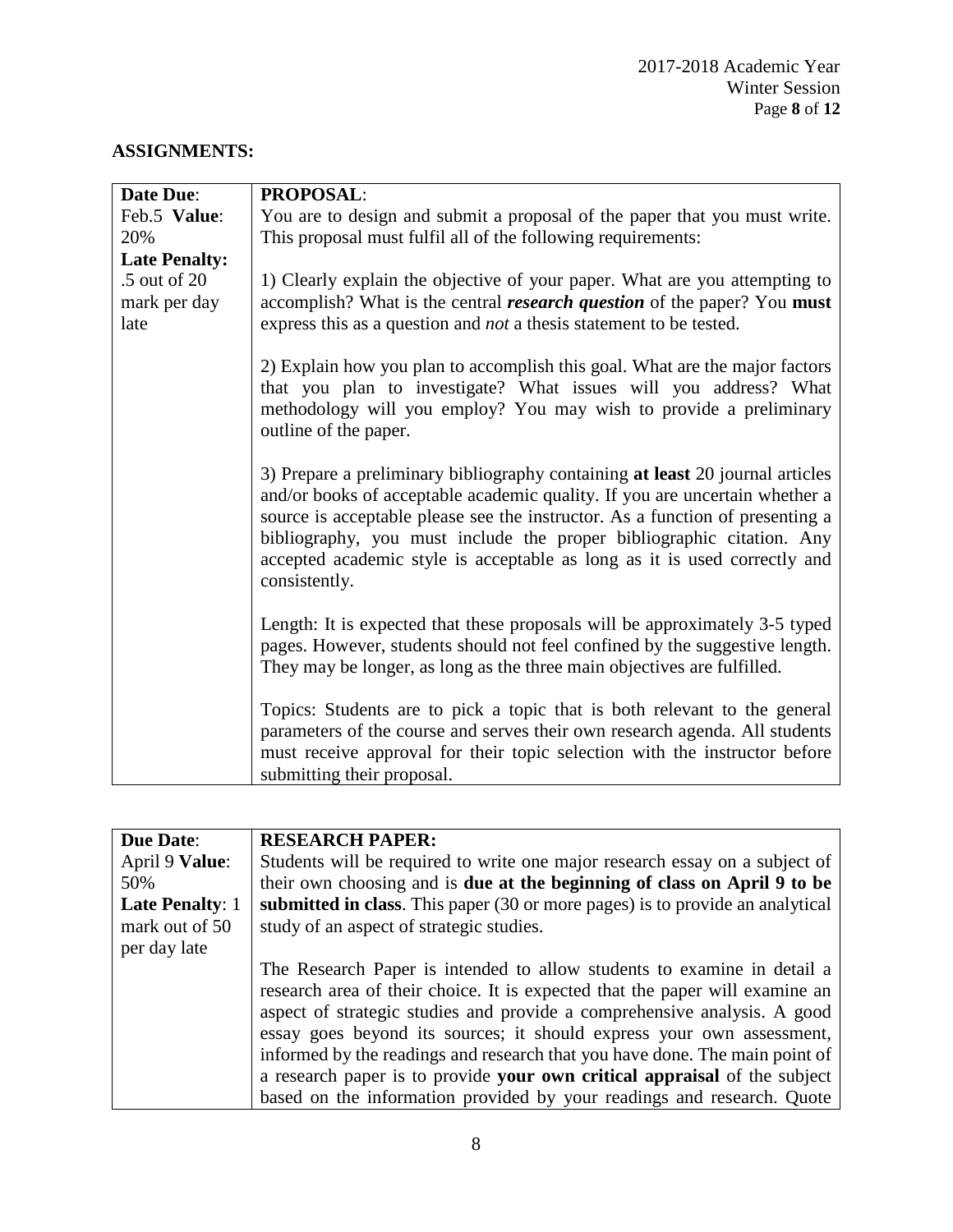| when it is necessary to provide someone's precise view, but not so often as to |
|--------------------------------------------------------------------------------|
| disrupt your own analysis. Also, a quotation may illustrate that the person    |
| quoted holds a particular opinion, but it hardly proves that the opinion is in |
| fact correct. Logical reasons and specific examples are necessary to support   |
| any thesis advanced in your essay. When you do quote directly, or              |
| paraphrase, or cite statistics, footnotes/endnotes you MUST show the           |
| source. Copying without credit is plagiarism and can result in failure. Your   |
| paper must include a bibliography. As a function of presenting a               |
| bibliography, you must include the proper bibliographic citation. Any style    |
| is acceptable as long as it is used correctly and consistently.                |
|                                                                                |
| Students are encouraged to "think big" when selecting their topic and writing  |
| their paper. In previous courses some students have used the paper as the      |
| basis for a chapter in their thesis and some have succeeded in subsequently    |
| publishing a version of their paper and/or presenting it at conferences. None  |
| of this is necessary for the course but simply represents good use of their    |
| efforts.                                                                       |
|                                                                                |
| Length: The paper must be a <b>minimum</b> of 30 pages.                        |
|                                                                                |

| <b>Due Date:</b>  | <b>PAPER PRESENTATION:</b> Students will be required to present the              |
|-------------------|----------------------------------------------------------------------------------|
| March 19, 26      | findings of their research in a 30-40 minute presentation. It is expected that   |
| and April 2       | they will explain the importance of their research; what they found; and the     |
| <b>Value:</b> 10% | significance of these findings. They will be required to submit a 2-3 page       |
|                   | précis (summary) to their classmates one week before they present. They may      |
|                   | also assign required readings. (These are to be given to the instructor who      |
|                   | will post them on D2L). The purpose of the précis is to allow the student to     |
|                   | summarize the core information from their presentation and to share any          |
|                   | information such as definitions, abbreviations etc. This will allow the student  |
|                   | to better focus on presenting on the main issues of their research. If a student |
|                   | elects to use a PowerPoint presentation, it must be sent to the professor by     |
|                   | 11:00 am on the day of the presentation.                                         |
| <b>Due Date:</b>  | CLASS DISCUSSION: Students are required to complete all assigned                 |
| All Term          | readings and be prepared to discuss them in class. Students may be called        |
| <b>Value: 20%</b> | upon to provide their insights and understandings. But it is expected they will  |
|                   | be willing and able to offer their thoughts without prompting. Students should   |
|                   | not expect a good grade if they do not fully engage in the discussions each      |
|                   | week.                                                                            |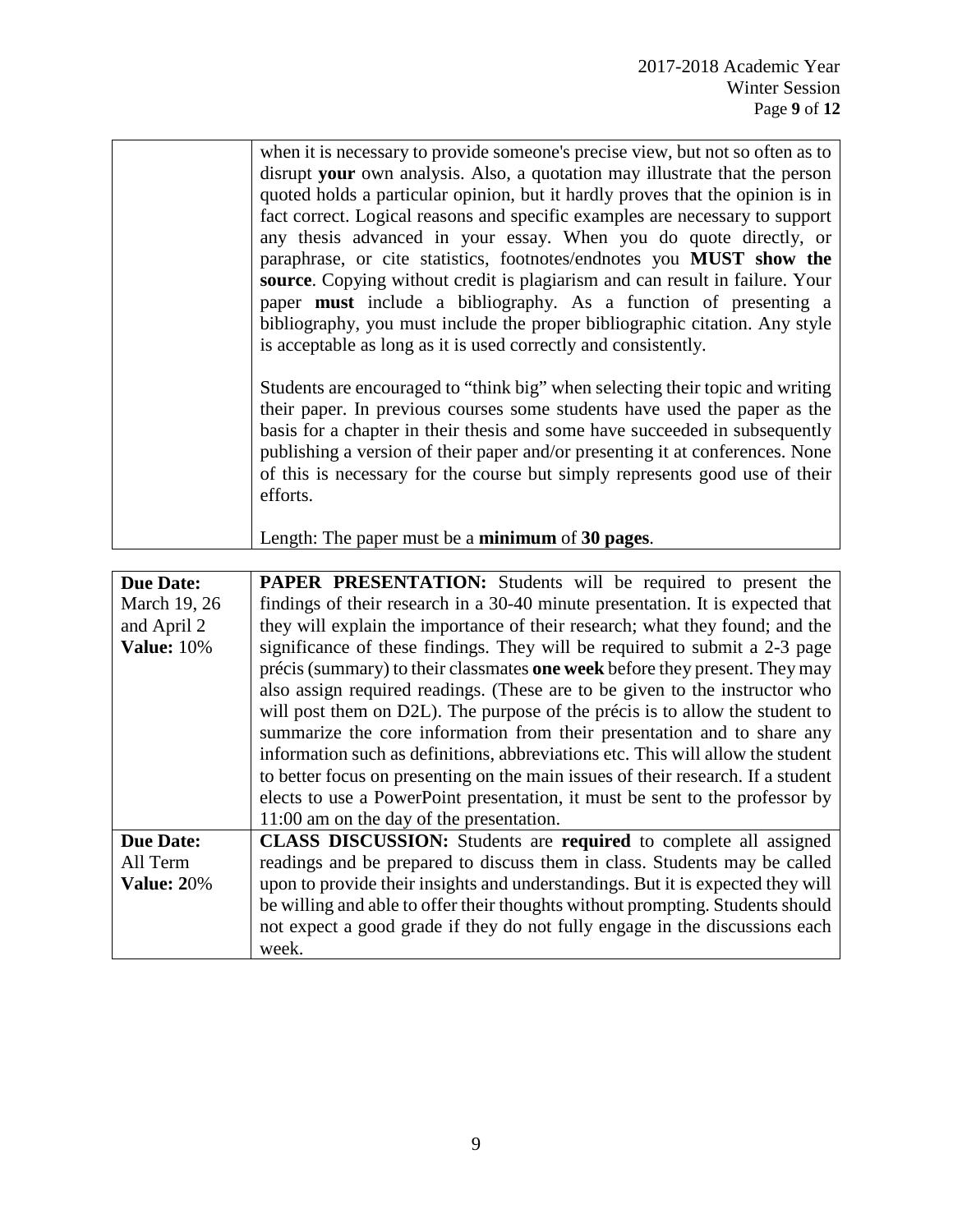#### **INSTRUCTOR GUIDELINES**

Students requiring assistance are encouraged to speak to the instructor during class or their office hours. Should you wish to meet outside of office hours, please telephone or email to make an appointment. It is to the student's advantage to keep such appointments.

Email is a common form of communication but it is not always the most effective way of answering student questions. If you cannot make office hours, please request a one on one meeting outside of these hours.

Students are welcome to use laptops and other electronic note-taking devices in this course. Please be considerate of others and switch off all cell-phones when you enter the classroom. Sending/receiving texts and browsing the Web is extremely disruptive to others and will not be tolerated.

## **CLASS PREPARATION & DESIRE2LEARN (d2l)**

Lectures focus on the material presented in the textbook and general discussion relating to the topic(s) outlined in the lecture schedule. Students are expected to read the assigned text chapters and readings before class, and be prepared for class discussion. Important information and additional readings are posted on Desire2Learn (d2l). Students should regularly check the Announcements section of Desire2Learn (d2l) for ongoing notices. It is the responsibility of the student to understand all concepts presented in the textbook and lectures. If you need clarification, please take the initiative to ask the instructor during class.

## **IMPORTANT POLICIES AND INFORMATION**

## **Absence From a Mid-term Examination**:

Students who are absent from a scheduled term test or quiz for legitimate reasons (e.g. illness with the appropriate documentation) are responsible for contacting the instructor via email within 48 hours of the missed test to discuss alternative arrangements. A copy of this email may be requested as proof of the attempt to contact the instructor. Any student who fails to do so forfeits the right to a makeup test.

#### **Deferral of a Final Examination:**

Deferral of a final examination can be granted for reasons of illness, domestic affliction, and unforeseen circumstances, as well as to those with three (3) final exams scheduled within a 24 hour period. Deferred final exams will not be granted to those who sit the exam, who have made travel arrangements that conflict with their exam, or who have misread the examination timetable. The decision to allow a deferred final exam rests not with the instructor but with Enrolment Services. Instructors should, however, be notified if you will be absent during the examination. The Application for Deferred Final Exam, deadlines, requirements and submission instructions can be found on the Enrolment Services website at [https://www.ucalgary.ca/registrar/exams/deferred-exams.](https://www.ucalgary.ca/registrar/exams/deferred-exams)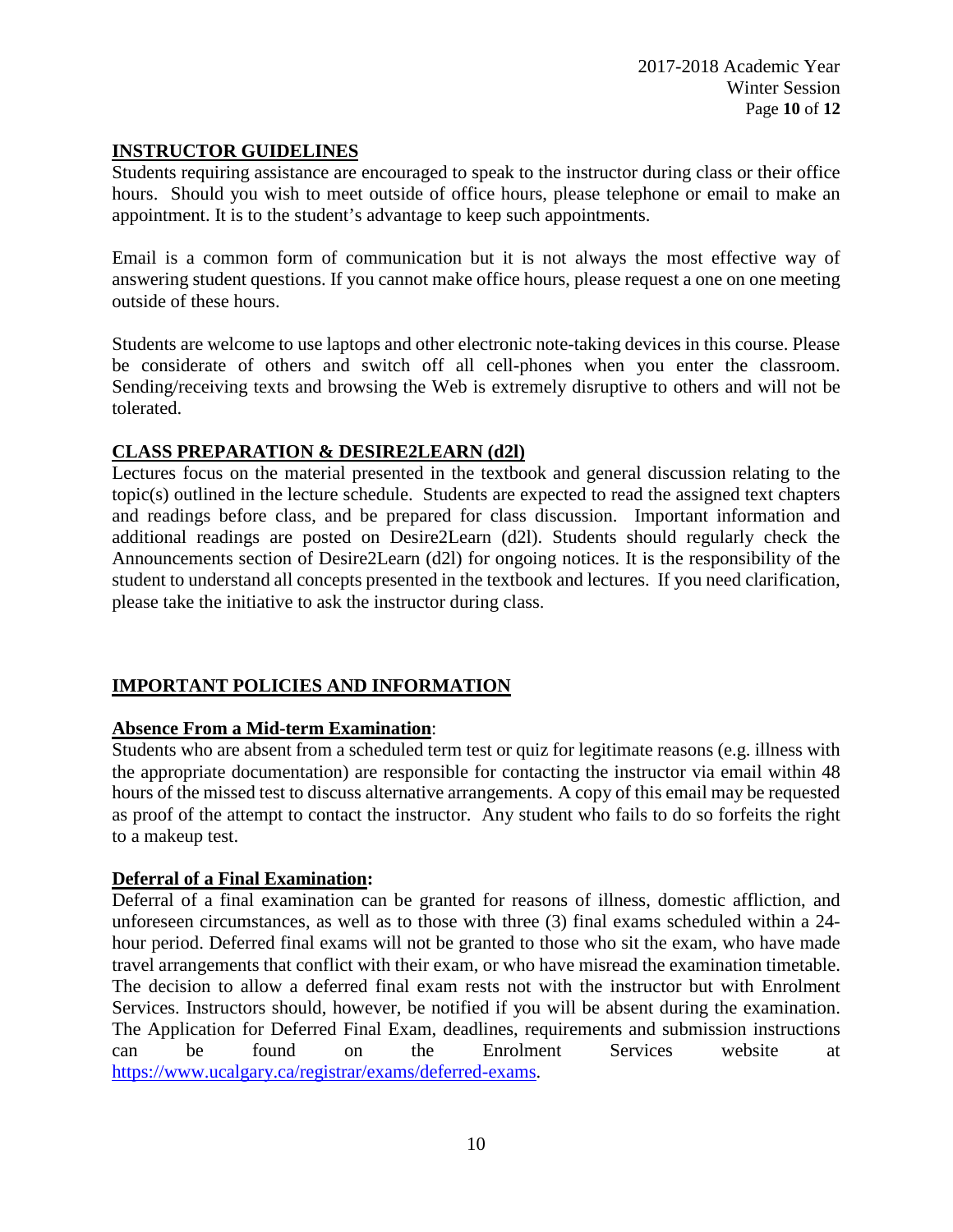### **Appeals:**

If a student has a concern about the course or a grade they have been assigned, they must first discuss their concerns with the instructor. If this does not resolve the matter, the student can then proceed with an academic appeal. The first step in an academic appeal is to set up a meeting with the Department Head.

### **University Regulations:**

Students are encouraged to familiarize themselves with the University policies found in the Academic Regulations sections of the Calendar at [www.ucalgary.ca/pubs/calendar/current/academic-regs.html.](http://www.ucalgary.ca/pubs/calendar/current/academic-regs.html)

### **Student Accommodations:**

Students seeking an accommodation based on disability or medical concerns should contact Student Accessibility Services; SAS will process the request and issue letters of accommodation to instructors. For additional information on support services and accommodations for students with disabilities, visit [www.ucalgary.ca/access/.](http://www.ucalgary.ca/access/)

Students who require an accommodation in relation to their coursework based on a protected ground other than disability should communicate this need in writing to their Instructor. The full policy on Student Accommodations is available at [http://www.ucalgary.ca/policies/files/policies/student-accommodation-policy.pdf.](http://www.ucalgary.ca/policies/files/policies/student-accommodation-policy.pdf)

### **Plagiarism And Other Forms Of Academic Misconduct:**

Academic misconduct in any form (e.g. cheating, plagiarism) is a serious academic offence that can lead to disciplinary probation, suspension or expulsion from the University. Students are expected to be familiar with the standards surrounding academic honesty; these can be found in the University of Calgary calendar at [http://www.ucalgary.ca/pubs/calendar/current/k-5.html.](http://www.ucalgary.ca/pubs/calendar/current/k-5.html) Such offences will be taken seriously and reported immediately, as required by Faculty of Arts policy.

#### **Freedom of Information and Protection of Privacy (FOIP):**

FOIP legislation requires that instructors maintain the confidentiality of student information. In practice, this means that student assignment and tests cannot be left for collection in any public place without the consent of the student. It also means that grades cannot be distributed via email. Final exams are kept by instructors but can be viewed by contacting them or the main office in the Department of Political Science. Any uncollected assignments and tests will be destroyed after three months; final examinations are destroyed after one year.

## **Evacuation Assembly Points:**

In the event of an emergency evacuation from class, students are required to gather in designated assembly points. Please check the list found at [www.ucalgary.ca/emergencyplan/assemblypoints](http://www.ucalgary.ca/emergencyplan/assemblypoints) and note the assembly point nearest to your classroom.